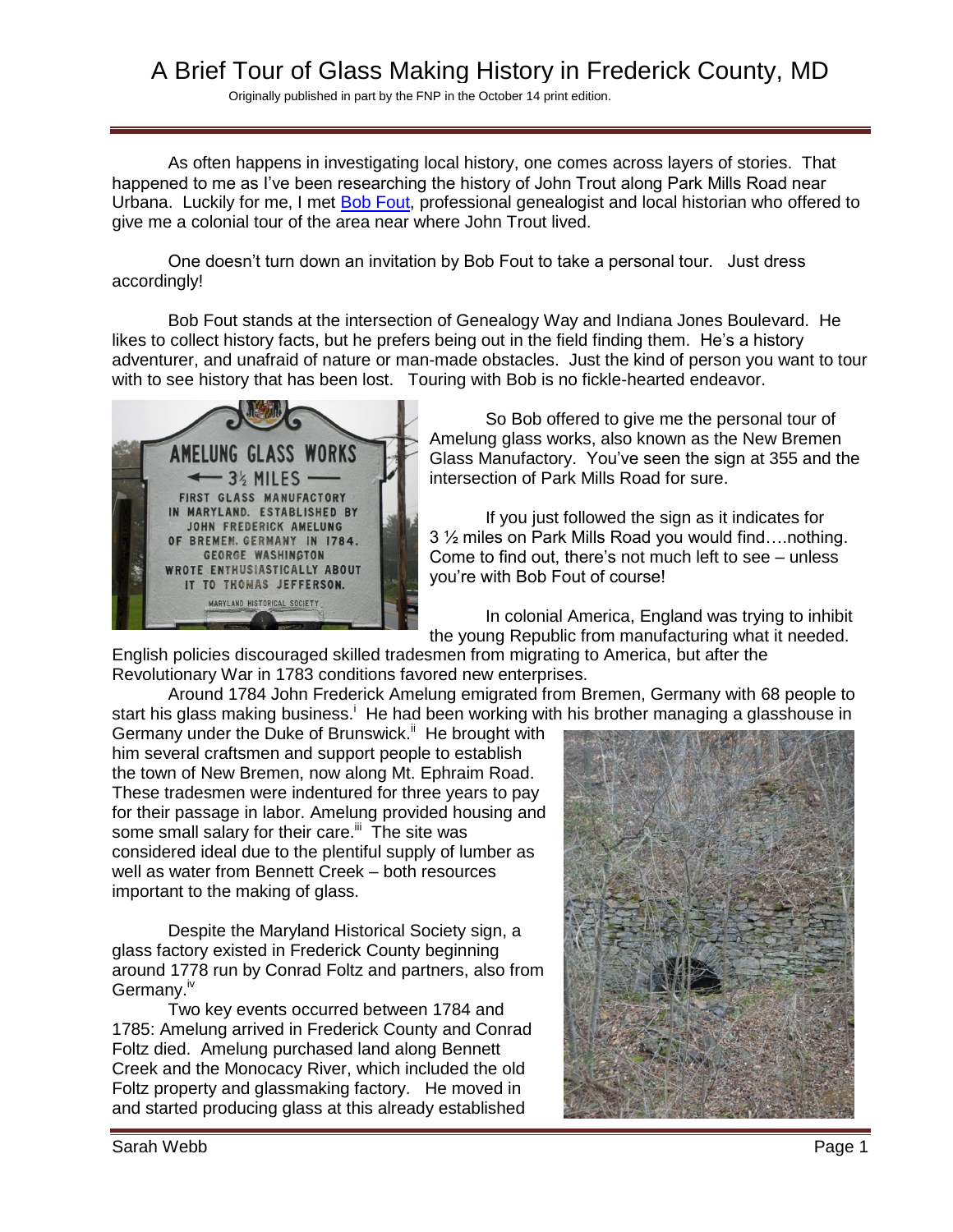factory while he was building his own factory over the hill. $v$ 

If you drive along Monocacy Bottom Road during the winter you can still make out what may be part of the Foltz furnace. According to Fout this stone wall was well-hidden until 1972 when Hurricane Agnes blew through the county with enough force and flooding to clear away the brambles that clung to the aging foundation.

New Bremen, the village Amelung settled, had at one time houses lining both sides of Mt. Ephraim Road from Park Mills Road past Stewarts Hill Road – about 2 miles long. Amelung eventually amassed about 3,000 acres for his enterprise, and it is reported to have employed between 400-500 people at its height of operations.<sup>vi</sup> Amelung developed a reputation for producing some of the finest engraved glass in America at the time.

There is one house still standing today – hidden on a steep hill behind the brambly bushes and overgrown poison ivy vines. (Here is another good reason to go in the winter!)



The siding likely isn't original, but the log beams and the stone foundation appear like they might be. The house has been re-wired with electricity at some point, although it is now collapsing inward due to age and neglect. According to Fout, it is typical German construction – 2 stories with the second floor being all one room. New Bremen villagers lived in similar style houses – in fact, at least 30 had been built to accommodate Amelung's village.



Amelung mansion still stands, and fortunately has been refurbished and is being used as a private residence today. Interestingly enough it is named Mount Vina by Amelung himself. Think Mount Vernon, Monticello, Montpelier…….

At its height, Thomas Jefferson, George Washington, and

James Madison were all aware of Amelung's estate and Glass Manufactory, so it appears he was no stranger to hob-knobbing with the political movers and shakers of the day. $\sqrt[n]{u}$  It is thought that one or all three of them may have visited his mansion but no proof of that has been found. Vill It is known that he visited George Washington at Mount Vernon, and

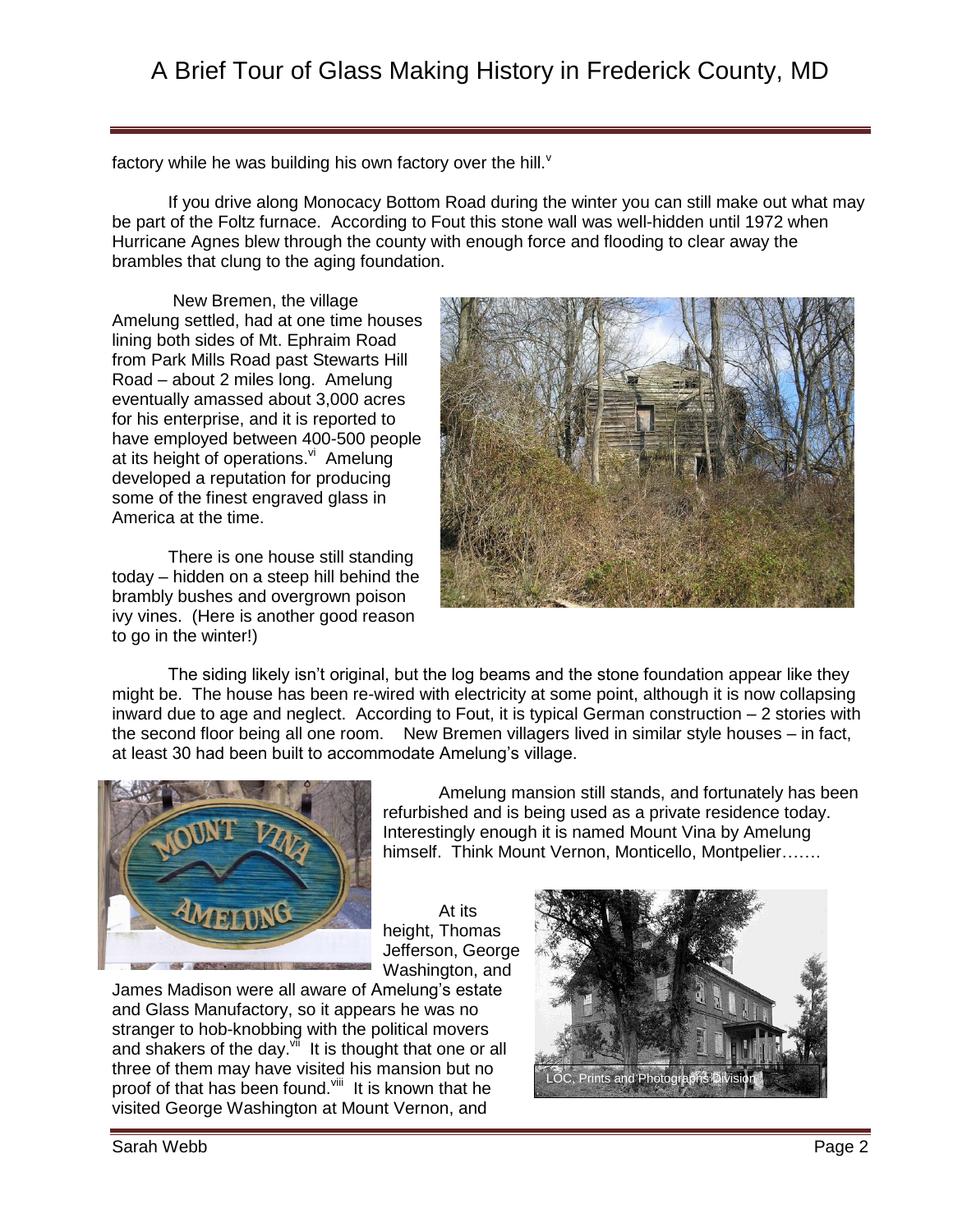# A Brief Tour of Glass Making History in Frederick County, MD

being inspired, helped organize the Fleecy Dale Masonic Lodge, named after the Fleecy Dale Woolen Mill nearby.<sup>ix</sup> The New Bremen Glass Manufactory sprawled a quarter mile down the hill from his estate, along Bennett Creek.



 Part of Amelung's empire still remains in the form of his old tavern on Mt. Ephraim Road. $^{x}$ One can well imagine the respite a traveler got in this beautiful stone tavern, which is now used as a residence.

Unfortunately, Amelung's enterprise did not last long. He went bankrupt for a variety of reasons. German bankers financed part of his initial operation.<sup>xi</sup> When Amelung moved to America, the prices he charged for his glass had

to support a large staff as well as slaves to run the Estate. Unfortunately, he had an uphill battle against cheaper glass imports, and eventually, his expenses exceeded his sales. He made two appeals to the Government for aid; one was granted. One was not.<sup>xii</sup>

Also, former Governor Thomas Johnson purchased property with a glass factory near Opossumtown Pike and Tuscarora Creek, Aetna Glassworks<sup>xiii</sup>, as well as property on Bush Creek known as Johnson's Glassworks, which may have provided Amelung some competition. Xiv

Last, Amelung's first factory was destroyed by fire (a hazard in the glass making business), so he struggled financially to rebuild. In the end, this combination of events proved too much and in a short space of time - by 1795 in fact – the New Bremen Glass Manufactory failed.  $\frac{1}{2}$ 

Amelung's son, John Frederick Magnus Amelung, took over the remaining glass business further down Mt. Ephraim Road where a third factory had already been built. Eventually the Adam Kohlenberg family, also glassmakers from Germany and part of Amelung's original villagers, bought this property from Magnus.<sup>xvi</sup> In fact, other craftsmen brought to America by Amelung seem to have dispersed to various other glassmaking facilities after New Bremen's bankruptcy.<sup>xvii</sup> Unfortunately it appears by 1808 all glassworks in Frederick County ceased production except Kohlenberg Glassworks.<sup>xviii</sup> Justus Kohlenberg, Adam's son, continued the Kohlenberg Glassworks tradition, but he died in 1826 at the tender age of  $41.^{\text{xx}}$ 

Here enters Bob Fout's personal history: the Kohlenbergs are his ancestors. Along Mt. Ephraim Road there is now a residence atop the hill where the Kohlenberg glass factory once stood. Across the adjacent ridge once stood the Kohlenberg house and cemetery that have since been lost to time. However, Fout was lucky enough in the early 80s to speak to the owners of this house and root around the former foundation area of the glass factory. He turned up shards of broken glass and "slag" – material leftover from the making of glass that binds to rock. The melted glass that adhered to the stone makes rock look shiny. Fout tenderly carted around his show and tell and pulled out these pieces as we stood on the road near the site. These scraps are a genealogical treasure, which true history buffs would appreciate.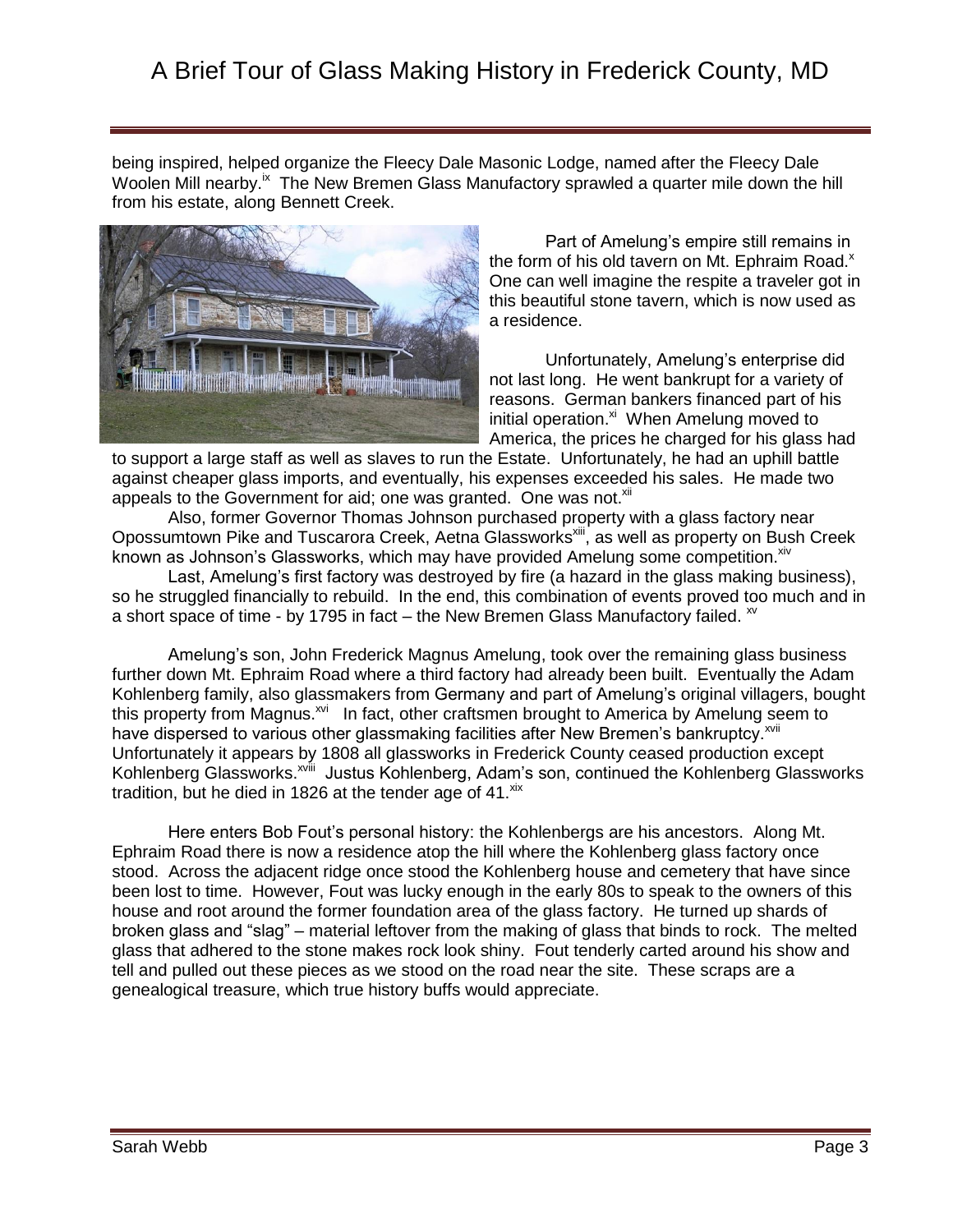## A Brief Tour of Glass Making History in Frederick County, MD

Fout also made sure to point out to me the intersection of Stewart's Lane and Mt. Ephraim Road. It is an unassuming woodsy intersection directly on Bear Branch Creek, a tributary of Bennett Creek. One can hardly imagine Bear Branch Academy sitting atop this site, but this one room school house did just that from 1839- 1889 until it was moved to its current location on Flint Hill Road. Incidentally, according to Fout, Flint Hill gets its name from the flint glass that was produced in the glass-making factories of the day.



Of course as we're driving up and down Park Mills Road, I'm picturing what it was like in John Andrew Trout's day. By the time Trout's parents, John Trout and Elizabeth Madery, married in 1839, many of the former glass making factories were still standing, but they were used as wool producing factories – a valuable commodity during the Civil War. By that time, the glass manufacturing reputation had faded, and the area remained known only as Fleecy Dale.<sup>xx</sup>

There ended our tour. I had a deeper appreciation of the import of glass factories in early Frederick County and a better understanding of the Park Mills area prior to the Trout family and the Civil War.

If you think you are related to any of the villagers in the Amelung community, you might consider giving **Bob Fout** a call, or visiting the **Historical Society of Frederick County**.